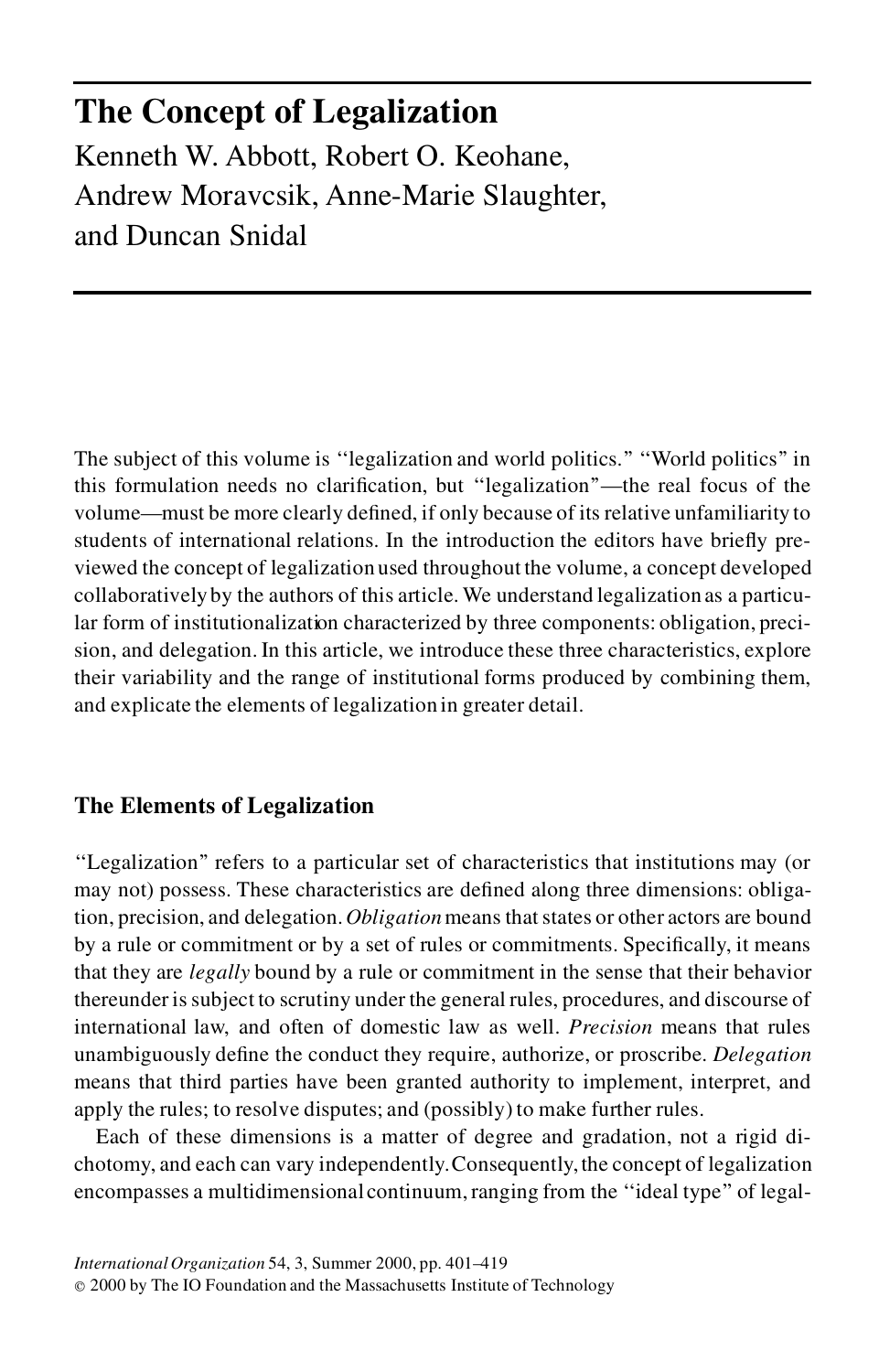ization, where all three properties are maximized; to ''hard'' legalization, where all three (or at least obligation and delegation) are high; through multiple forms of partial or "soft" legalization involving different combinations of attributes; and finally to the complete absence of legalization, another ideal type. None of these dimensions—far less the full spectrum of legalization—can be fully operationalized. We do, however, consider in the section entitled ''The Dimensions of Legalization'' a number of techniques by which actors manipulate the elements of legalization; we also suggest several corresponding indicators of the strength or weakness of legal arrangements.

Statutes or regulations in highly developed national legal systems are generally taken as prototypical of hard legalization. For example, a congressional statute setting a cap on emissions of a particular pollutant is (subject to any special exceptions) legally binding on U.S. residents (obligation), unambiguousin its requirements (precision), and subject to judicial interpretation and application as well as administrative elaboration and enforcement (delegation). But even domestic enactments vary widely in their degree of legalization, both across states—witness the vague "proclamations'' and restrictions on judicial review imposed by authoritarian regimes—and across issue areas within states—compare U.S. tax law to ''political questions'' under the Constitution. Moreover, the degree of obligation, precision, or delegation in formal institutions can be obscured in practice by political pressure, informal norms, and other factors. International legalization exhibits similar variation; on the whole, however, internationalinstitutions are less highly legalized than institutionsin democratic rule-of-law states.

Note that we have defined legalization in terms of key characteristics of rules and procedures, not in terms of effects. For instance, although our definition includes delegation of legal authority (to domestic courts or agencies as well as equivalent internationalbodies), it does not include the degree to which rules are actually implemented domestically or to which states comply with them. To do so would be to conflate delegation with effective action by the agent and would make it impossible to inquire whether legalization increases rule implementation or compliance. Nor does our definition extend to the substantive content of rules or their degree of stringency. We regard substantive content and legalization as distinct characteristics. A conference declaration or other international document that is explicitly not legally binding could have exactly the same substantive content as a binding treaty, or even a domestic statute, but they would be very different instruments in terms of legalization, the subject of this volume.

Our conception of legalization creates common ground for political scientists and lawyers by moving away from a narrow view of law as requiring enforcement by a coercive sovereign. This criterion has underlain much international relations thinking on the topic. Since virtually no international institution passes this standard, it has led to a widespread disregard of the importance of international law. But theoretical work in international relations has increasingly shifted attention away from the need for centralized enforcement toward other institutionalized ways of promoting co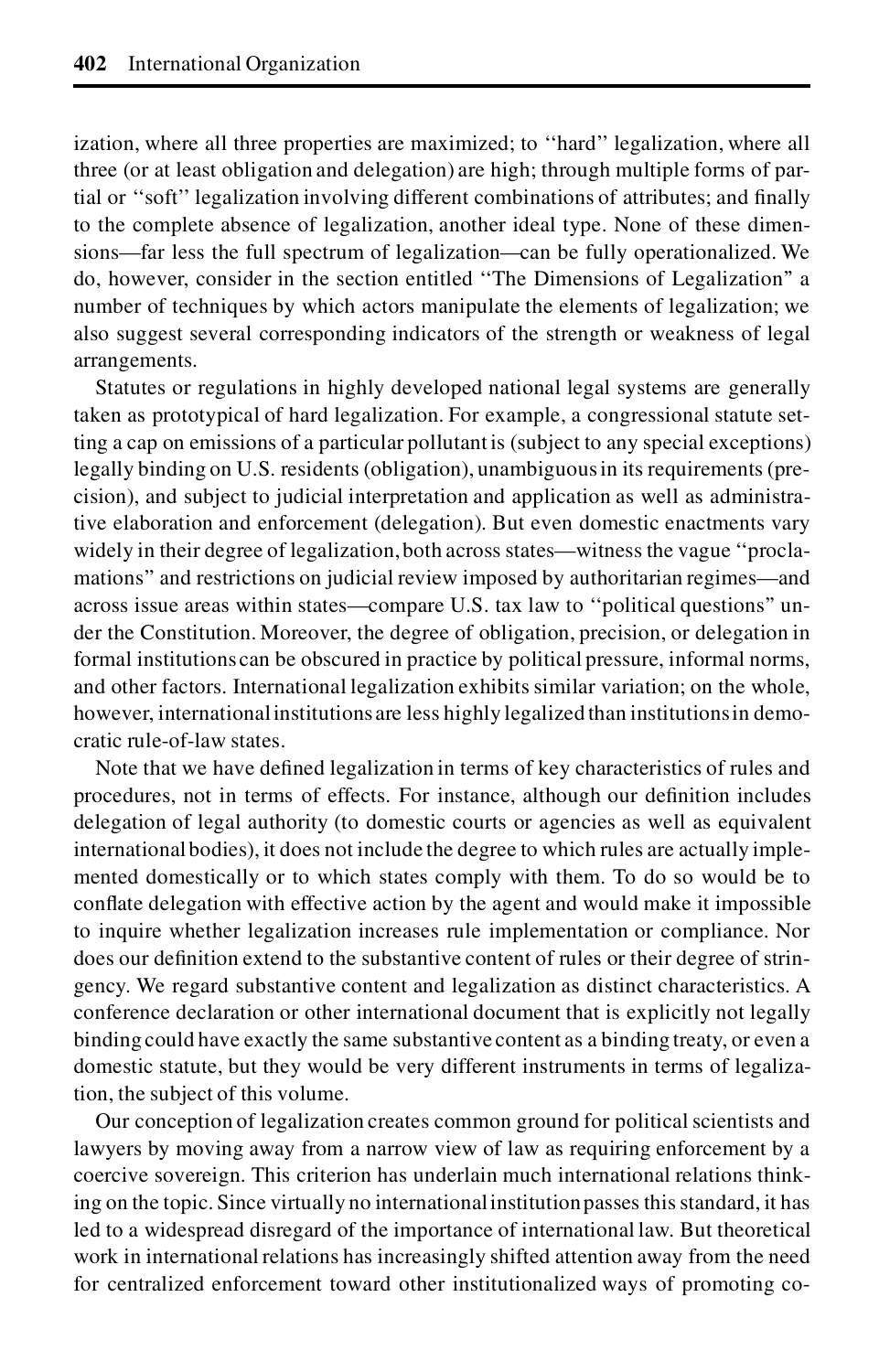operation.<sup>1</sup> In addition, the forms of legalization we observe at the turn of the millennium are flourishing in the absence of centralized coercion.

Any definition is ultimately arbitrary at the margins. Yet definitions should strive to meet certain criteria. They should be broadly consistent with ordinary language, but more precise. To achieve precision, definitions should turn on a coherent set of identifiable attributes. These should be sufficiently few that situations can be readily characterized within a small number of categories, and sufficiently important that changes in their values will influence the processes being studied. Defining legalization in terms of obligation, precision, and delegation provides us with identifiable dimensions of variation whose effects on international behavior can be empirically explored.

Our concept of legalization is a working definition, intended to frame the analytic and empirical articles that follow in this volume as well as future research. Empiricist in origin, it is tailored to the phenomena we observe in international relations. We are not proposing a definitive definition or seeking to resolve age-old debates regarding the nature of law or whether international law is "really" law. Highly legalized arrangements under our conception will typically fall within the standard international lawyer's definition of international law. But many international commitments that to a lawyer entail binding legal obligations lack significant levels of precision or delegation and are thus partial or soft under our definition.

We acknowledge a particular debt to H. L. A. Hart's *The Concept of Law*.<sup>2</sup> Hart defined a legal system as the conjunction of primary and secondary rules. Primary rules are rules of obligation bearing directly on individuals or entities requiring them ''to do or abstain from certain actions.'' Secondary rules, by contrast, are ''rules about rules''—that is, rules that do not ''impose obligations,'' but instead ''confer powers'' to create, extinguish, modify, and apply primary rules.<sup>3</sup> Again, we do not seek to define "law" or to equate our conception of legalization with a definition of a legal system. Yet Hart's concepts of primary and secondary rules are useful in helping to pinpoint the distinctive characteristics of the phenomena we observe in international relations. The attributes of obligation and precision refer to international rules that regulate behavior; these closely resemble Hart's primary rules of obligation. But when we define obligation as an attribute that incorporates general rules, procedures, and discourse of international law, we are referring to features of the international system analogous to Hart's three main types of secondary rules: recognition, change, and adjudication. And the criterion of delegation necessarily implicates all three of these categories.<sup>4</sup>

2. Hart 1961.

3. Hart 1961, 79.

4. Hart, of course, observed that in form, though not in substance, international law resembled a primitive legal system consisting only of primary rules. We sidestep that debate, noting only that the characteristics we observe in international legalization leave us comfortable in applying Hart's terms by analogy. We also observe that the international legal framework has evolved considerably in the decades since Hart

<sup>1.</sup> See the debate between the ''managerial''perspective that emphasizes centralization but not enforcement, Chayes and Chayes 1995, and the ''compliance'' perspective that emphasizes enforcement but sees it as decentralized, Downs, Rocke, and Barsoom 1996.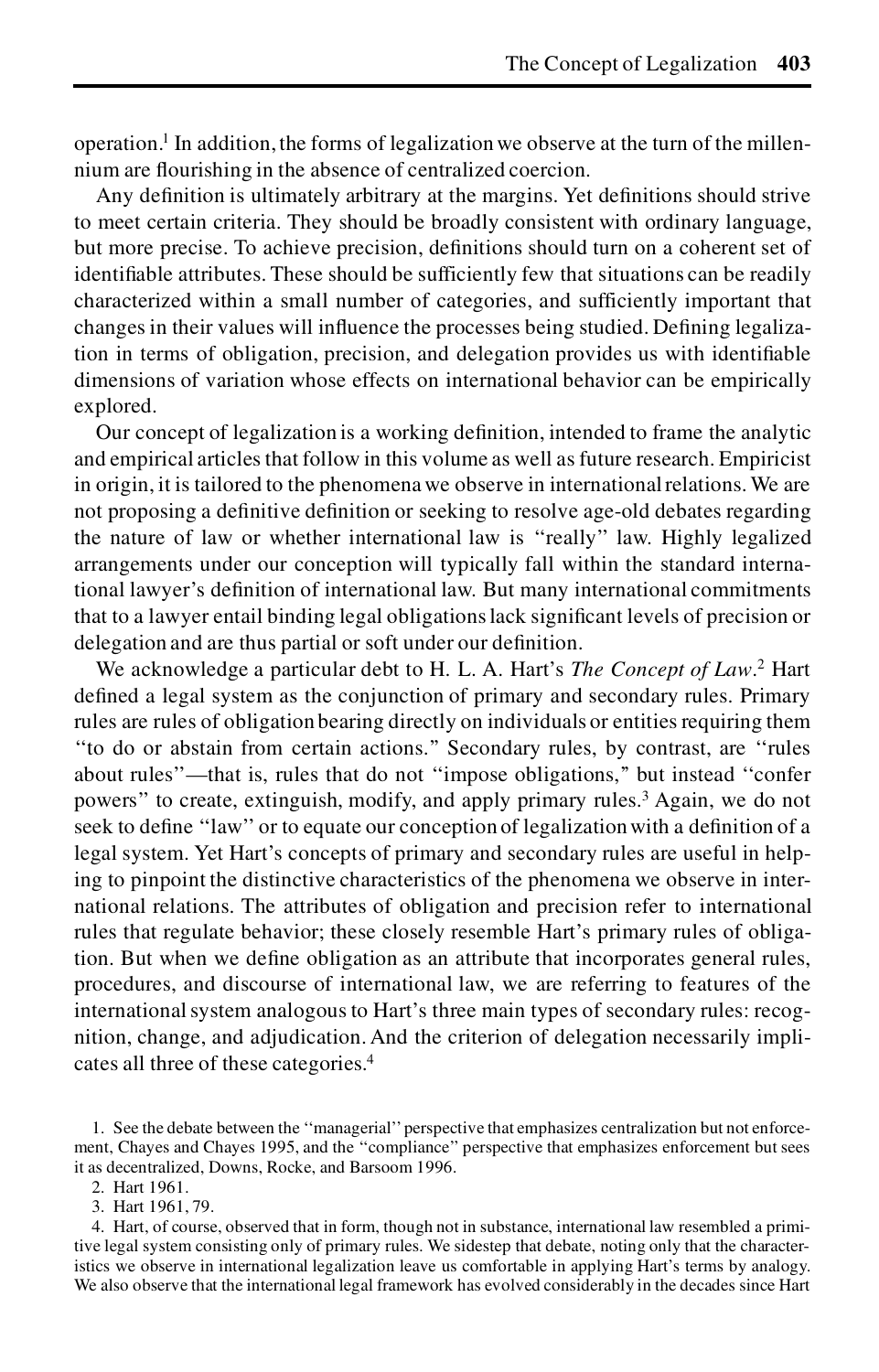

# **The Variability of Legalization**

A central feature of our conception of legalization is the variability of each of its three dimensions, and therefore of the overall legalization of international norms, agreements, and regimes. This feature is illustrated in Figure 1. In Figure 1 each element of the definition appears as a continuum, ranging from the weakest form (the absence of legal obligation, precision, or delegation, except as provided by the background operation of the international legal system) at the left to the strongest or "hardest" form at the right.<sup>5</sup> Figure 1 also highlights the independence of these dimensions from each other: conceptually, at least, the authors of a legal instrument can combine any level of obligation, precision, and delegation to produce an institution exactly suited to their specific needs. (In practice, as we shall explain, certain combinations are employed more frequently than others.)

It would be inappropriate to equate the right-hand end points of these dimensions with "law" and the left-hand end points with "politics," for politics continues (albeit in different forms) even where there is law. Nor should one equate the left-hand end points with the absence of norms or institutions; as the designations in Figure 1 suggest, both norms (such as ethical principles and rules of practice) and institutions (such as diplomacy and balance of power) can exist beyond these dimensions. Figure 1 simply represents the components of legal institutions.

Using the format of Figure 1, one can plot where a particular arrangement falls on the three dimensions of legalization. For example, the Agreement on Trade-Related Aspects of IntellectualProperty (TRIPs), administered by the World Trade Organization (WTO), is strong on all three elements.The 1963 Treaty Banning Nuclear Weapons Tests in the Atmosphere, in Outer Space, and Under Water is legally binding and

wrote. Franck reviews these changes and argues that international law has developed a general rule of recognition tied to membership in the international community. Franck 1990, 183–207.

<sup>5.</sup> On the ''obligation'' dimension, *jus cogens* refers to an international legal rule—generally one of customary law, though perhaps one codified in treaty form—that creates an especially strong legal obligation, such that it cannot be overridden even by explicit agreement among states.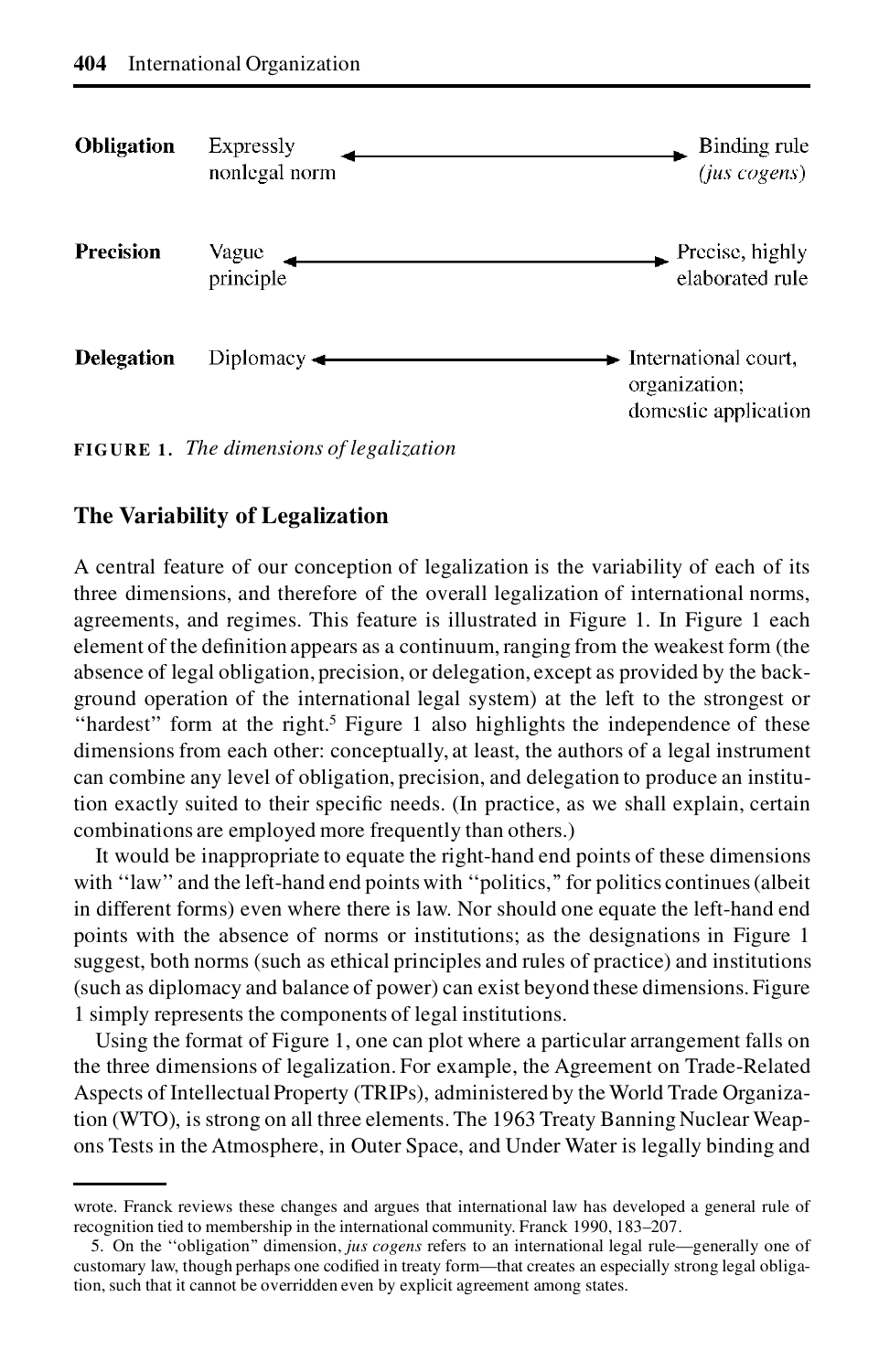quite precise, but it delegates almost no legal authority.And the 1975 FinalAct of the Helsinki Conference on Security and Cooperation in Europe was explicitly not legally binding and delegated little authority, though itwas moderately precise.

The format of Figure 1 can also be used to depict variations in the degree of legalization between portions of an international instrument (John King Gamble, Jr. has made a similar internal analysis of the UN Convention on the Law of the Sea<sup>6</sup>) and within a given instrument or regime over time. The Universal Declaration of Human Rights, for example, was only minimally legalized (it was explicitly aspirational, not overly precise, and weakly institutionalized),but the human rights regime has evolved into harder forms over time. The International Covenant on Civil and Political Rights imposes binding legal obligations, spells out concepts only adumbrated in the declaration, and creates (modest) implementing institutions.<sup>7</sup>

Table 1 further illustrates the remarkable variety of international legalization. Here, for concise presentation, we characterize obligation, precision, and delegation as either high or low. The eight possible combinations of these values are shown in Table 1; rows are arranged roughly in order of decreasing legalization, with legal obligation, a peculiarly important facet of legalization, weighted most heavily, delegation next, and precision given the least weight. A binary characterization sacri fices the continuous nature of the dimensions of legalization as shown in Figure 1 and makes it difficult to depict intermediate forms. Yet the table usefully demonstrates the range of institutional possibilities encompassed by the concept of legalization, provides a valuable shorthand for frequently used clusters of elements, and highlights the tradeoffs involved in weakening (or strengthening) particular elements.

Row I on this table corresponds to situations near the ideal type of full legalization, as in highly developed domestic legal systems. Much of European Community (EC) law belongs here. In addition, the WTO administers a remarkably detailed set of legally binding international agreements; it also operates a dispute settlement mechanism, including an appellate tribunal with significant—if still not fully proven authority to interpret and apply those agreementsin the course of resolving particular disputes.

Rows II–III represent situations in which the character of law remains quite hard, with high legal obligation and one of the other two elements coded as ''high.'' Because the combination of relatively imprecise rules and strong delegation is a common and effective institutional response to uncertainty, even in domestic legal systems (the Sherman Antitrust Act in the United States is a prime example), many regimes in row II should be considered virtually equal in terms of legalization to those in row I. Like the Sherman Act, for example, the original European Economic Community (EEC) rules of competition law (Articles 85 and 86 of the Treaty of Rome) were for the most part quite imprecise. Over time, however, the exercise of

<sup>6.</sup> Gamble 1985.

<sup>7.</sup> The declaration has also contributed to the evolution of customary international law, which can be applied by national courts as well as international organs, and has been incorporated into a number of national constitutions.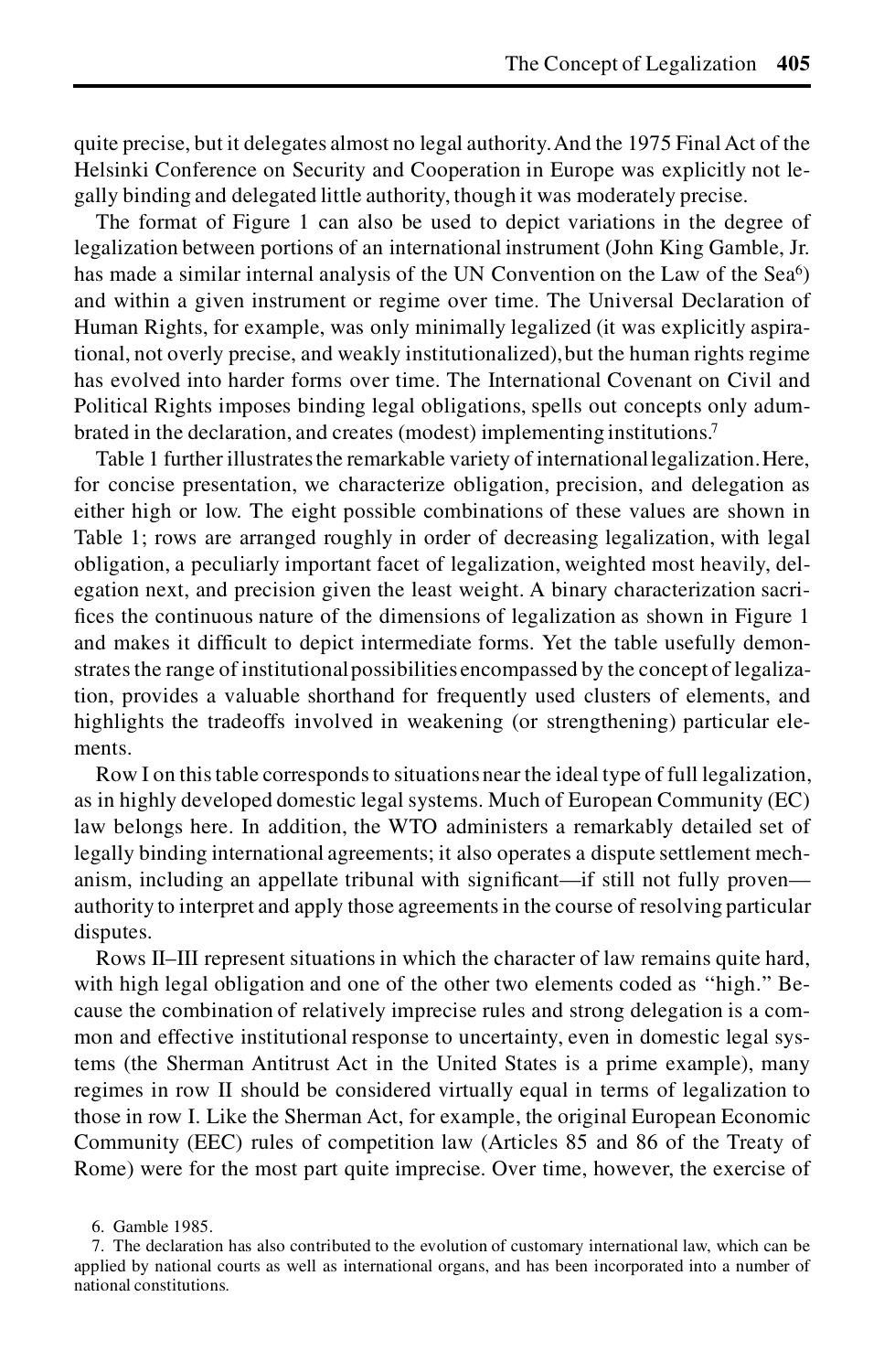| <b>Type</b>                   | <i><b>Obligation</b></i> | Precision | Delegation      | Examples                                                                                   |
|-------------------------------|--------------------------|-----------|-----------------|--------------------------------------------------------------------------------------------|
| <b>Ideal</b> type:            |                          |           |                 |                                                                                            |
| <b>Hard law</b>               |                          |           |                 |                                                                                            |
| I                             | High                     | High      | High            | EC; WTO—TRIPs; European human<br>rights convention; International<br>Criminal Court        |
| П                             | High                     | Low       | High            | EEC Antitrust, Art. 85-6; WTO-<br>national treatment                                       |
| Ш                             | High                     | High      | Low             | U.S.-Soviet arms control treaties;<br><b>Montreal Protocol</b>                             |
| IV                            | Low                      | High      | High (moderate) | <b>UN Committee on Sustainable</b><br>Development (Agenda 21)                              |
| V                             | High                     | Low       | Low             | Vienna Ozone Convention; European<br>Framework Convention on<br><b>National Minorities</b> |
| VI                            | Low                      | Low       | High (moderate) | UN specialized agencies; World<br>Bank; OSCE High Commissioner<br>on National Minorities   |
| VII                           | Low                      | High      | Low             | Helsinki Final Act; Nonbinding<br>Forest Principles; technical stan-<br>dards              |
| VШ                            | Low                      | Low       | Low             | Group of 7; spheres of influence;<br>balance of power                                      |
| <b>Ideal type:</b><br>Anarchy |                          |           |                 |                                                                                            |

**TABLE 1.***Forms of international legalization*

interpretive authority by the European courts and the promulgation of regulations by the Commission and Council produced a rich body of law. The 1987 Montreal Protocol on Substancesthat Deplete the Ozone Layer (row III), in contrast, created a quite precise and elaborate set of legally binding rules but did not delegate any significant degree of authority for implementing them. Because third-party interpretation and application of rules is so central to legal institutions, we consider this arrangement less highly legalized than those previously discussed.

As we move further down the table, the difficulties of dichotomizing and ordering our three dimensions become more apparent. For example, it is not instructive to say that arrangements in row IV are necessarily more legalized than those in row V; this judgment requires a more detailed specification of the forms of obligation, precision, and delegation used in each case. In some settings a strong legal obligation (such as the original Vienna Ozone Convention, row V) might be more legalized than a weaker obligation (such as Agenda 21, row IV), even if the latter were more precise and entailed stronger delegation. Furthermore, the relative significance of delegation visa`-vis other dimensions becomes less clear at lower levels, since truly ''high'' delegation, including judicial or quasi-judicial authority, almost never exists together with low levels of legal obligation.The kinds of delegation typically seen in rows IV and VI are administrativeor operationalin nature (we describe this as''moderate''delega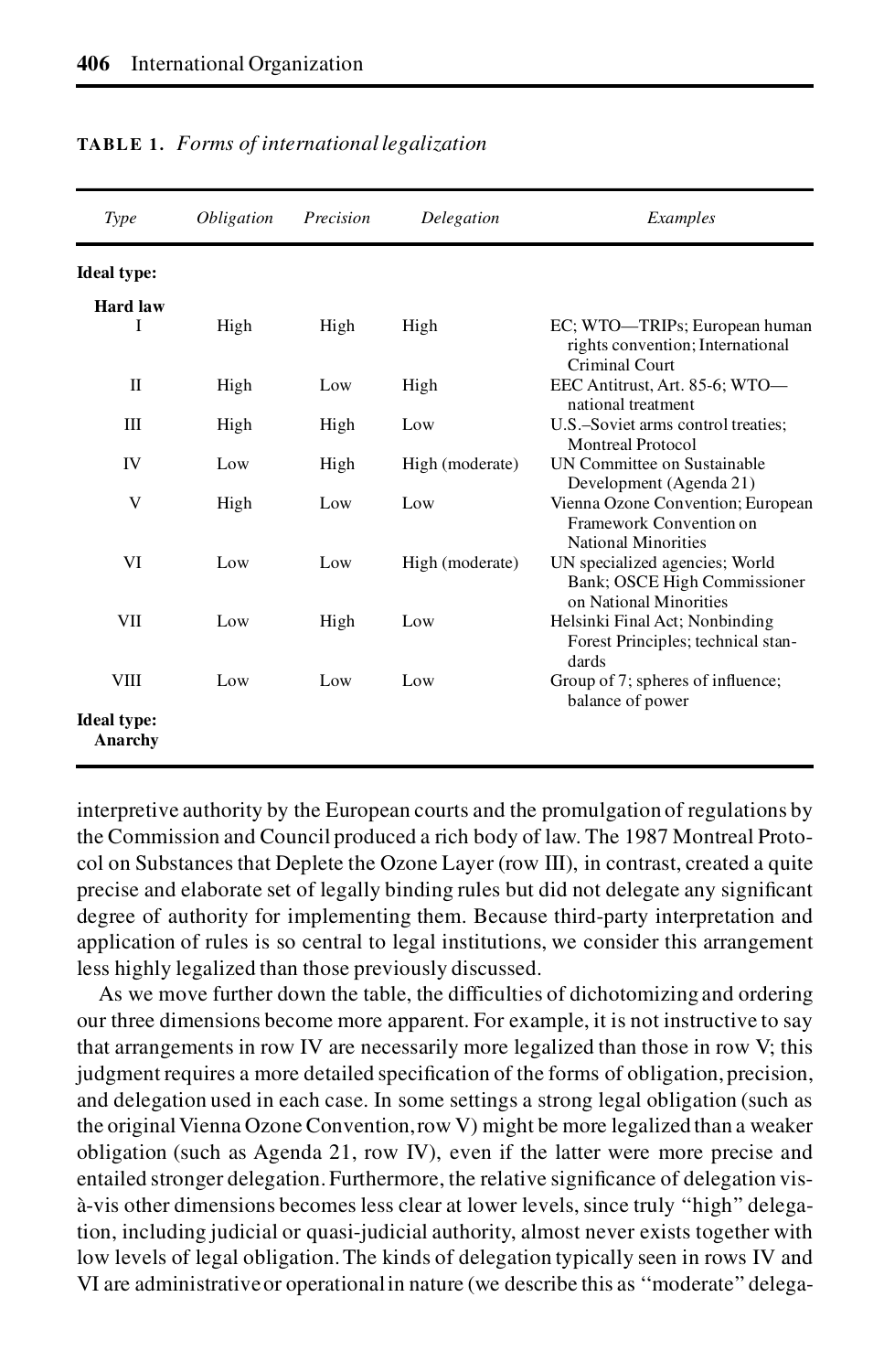tion in Table 1). Thus one might reasonably regard a precise but nonobligatoryagreement (such as the Helsinki Final Act, row VII) as more highly legalized than an imprecise and nonobligatory agreement accompanied by modest administrative delegation (such as the High Commissioner on National Minorities of the Organization for Security and Cooperation in Europe, row VI).<sup>8</sup> The general point is that Table 1 should be read indicatively, not as a strict ordering.

The middle rows of Table 1 suggest a wide range of ''soft'' or intermediate forms of legalization.Here norms may exist, but they are difficult to apply as law in a strict sense. The 1985 Vienna Convention for the Protection of the Ozone Layer (row V), for example, imposed binding treaty obligations, but most of its substantive commitments were expressed in general, even hortatory language and were not connected to an institutional framework with independent authority. Agenda 21, adopted at the 1992 Rio Conference on Environment and Development (row IV), spells out highly elaborated norms on numerous issues but was clearly intended not to be legally binding and is implemented by relatively weak UN agencies. Arrangements like these are often used in settings where norms are contested and concernsfor sovereign autonomy are strong, making higher levels of obligation, precision, or delegation unacceptable.

Rows VI and VII include situations where rules are not legally obligatory, but where states either accept precise normative formulations or delegate authority for implementing broad principles. States often delegate discretionary authority where judgments that combine concern for professional standards with implicit political criteria are required, as with the InternationalMonetary Fund (IMF), the World Bank, and the other international organizations in row VI. Arrangements such as those in row VII are sometimes used to administer coordination standards, which actors have incentives to follow provided they expect others to do so, as well as in areas where legally obligatory actions would be politically infeasible.

Examples of rule systems entailing the very low levels of legalization in row VIII include "balances of power" and "spheres of influence." These are not legal institutions in any real sense. The balance of power was characterized by rules of practice<sup>9</sup> and by arrangements for diplomacy, as in the Concert of Europe. Spheres of influence during the Cold War were imprecise, obligations were partly expressed in treaties but largely tacit, and little institutionalframework existed to oversee them.

Finally, at the bottom of the table, we approach the ideal type of anarchy prominent in international relations theory. "Anarchy" is an easily misunderstood term of art, since even situationstaken as extreme forms of international anarchy are in fact structured by rules—most notably rules defining national sovereignty—with legal or pre-legal characteristics. Hedley Bull writes of "the anarchical society" as characterized by institutions like sovereignty and international law as well as diplomacy and

<sup>8.</sup> Interestingly, however, while the formal mandate of the OSCE High Commissioner on National Minorities related solely to conflict prevention and did not entail authority to implement legal (or nonlegal) norms, in practice the High Commissioner has actively promoted respect for both hard and soft legal norms. Ratner 2000.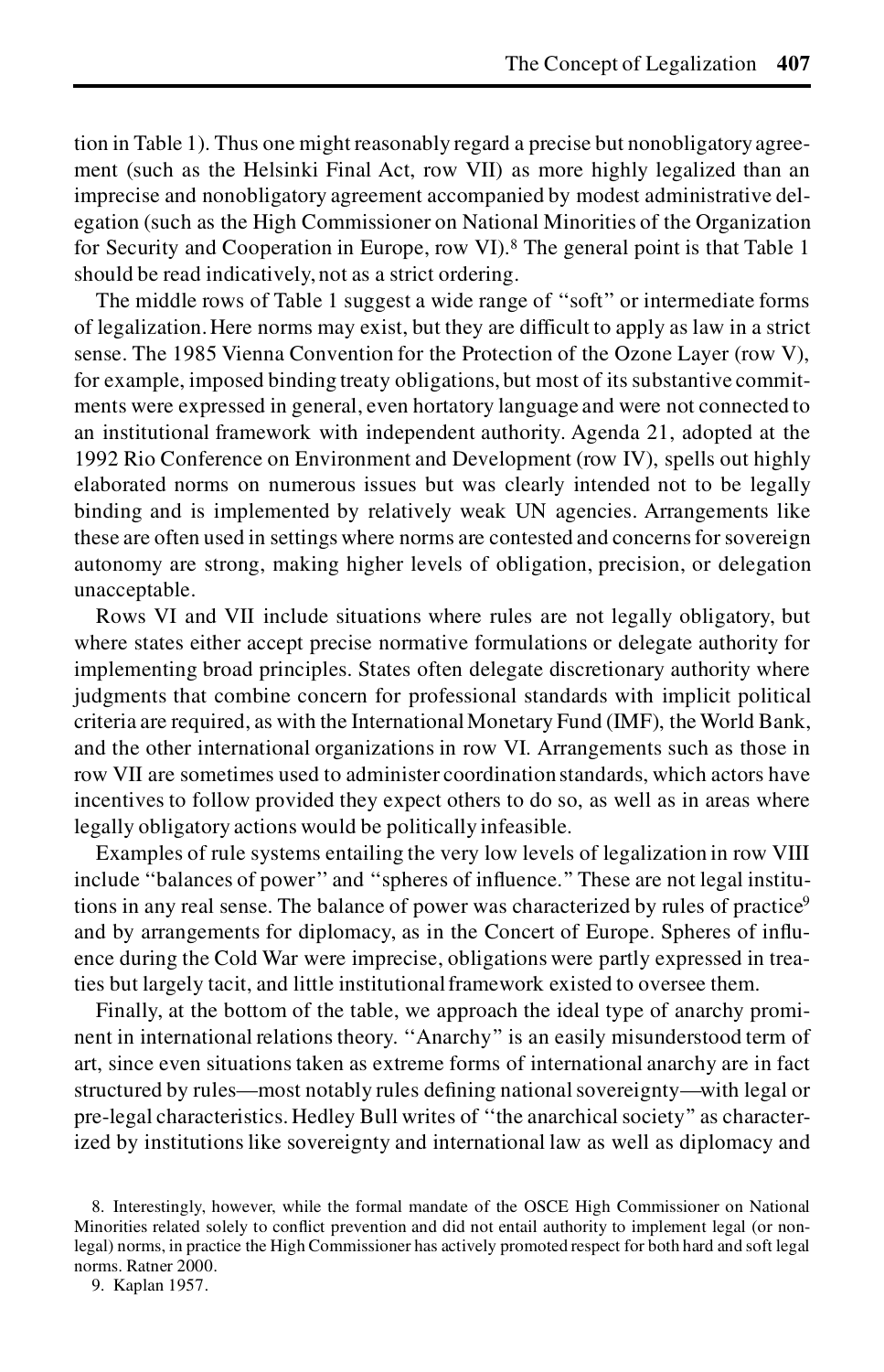the balance of power.<sup>10</sup> Even conceptually, moreover, there is a wide gap between the weakest forms of legalization and the complete absence of norms and institutions.

Given the range of possibilities, we do not take the position that greater legalization, or any particular form of legalization, is inherently superior.<sup>11</sup> As Kenneth Abbott and Duncan Snidal argue in ''Hard and Soft Law in International Governance'' (this volume), institutional arrangements in the middle or lower reaches of Table 1 may best accommodate the diverse interests of concerned actors. A concrete example is the argument made by Judith Goldstein and Lisa Martin in their article ''Legalization, Trade Liberalization, and Domestic Politics: A Cautionary Note'': more highly legalized trade rules can be problematic for liberal trade policy.

On a related set of issues—whether international legalization is increasing, or likely to increase, over time—we take no position. The comparative statics approach that informs this volume is not suitable for analyzing such dynamic phenomena. Yet the issues are important and intriguing.We undoubtedly witness increasing legalization in many issue areas. The ozone depletion regime, for example, began in 1985 with a binding but otherwise weakly legalized convention (row  $V$ ). It was augmented two years later by the more precise and highly elaborated Montreal Protocol (row III). Since then, through practice and subsequent revisions, the regime has developed a ''system for implementation review,'' with a noncompliance procedure that still falls short of third-party dispute resolution but appears to have had some impact on behavior.<sup>12</sup> In other issue areas, like the whaling regime described by John K. Setear, the level of legalization appears to remain largely constant over time, even as the substance of the regime changes.<sup>13</sup> And in still others, legalization seems to decline, as in the move from fixed to floating exchange rates. Exploration of legal dynamics would be the logical next step in the research program that this volume seeks to inaugurate.

In the remainder of this article we turn to a more detailed explication of the three dimensions of legalization.We summarize the discussion in each section with a table listing several indicators of stronger or weaker legalizationalong the relevant dimension, with delegation subdivided into judicial and legislative/administrative components.

# **The Dimensions of Legalization**

### *Obligation*

Legal rules and commitmentsimpose a particulartype of binding obligationon states and other subjects(such as international organizations). Legal obligations are different in kind from obligations resulting from coercion, comity, or morality alone. As

13. Setear 1999.

<sup>10.</sup> Bull 1977.

<sup>11.</sup> Compare Goldstein, Kahler, Keohane, and Slaughter, this issue.

<sup>12.</sup> Victor, Raustalia, and Skolnikoff 1998, especially chap. 4.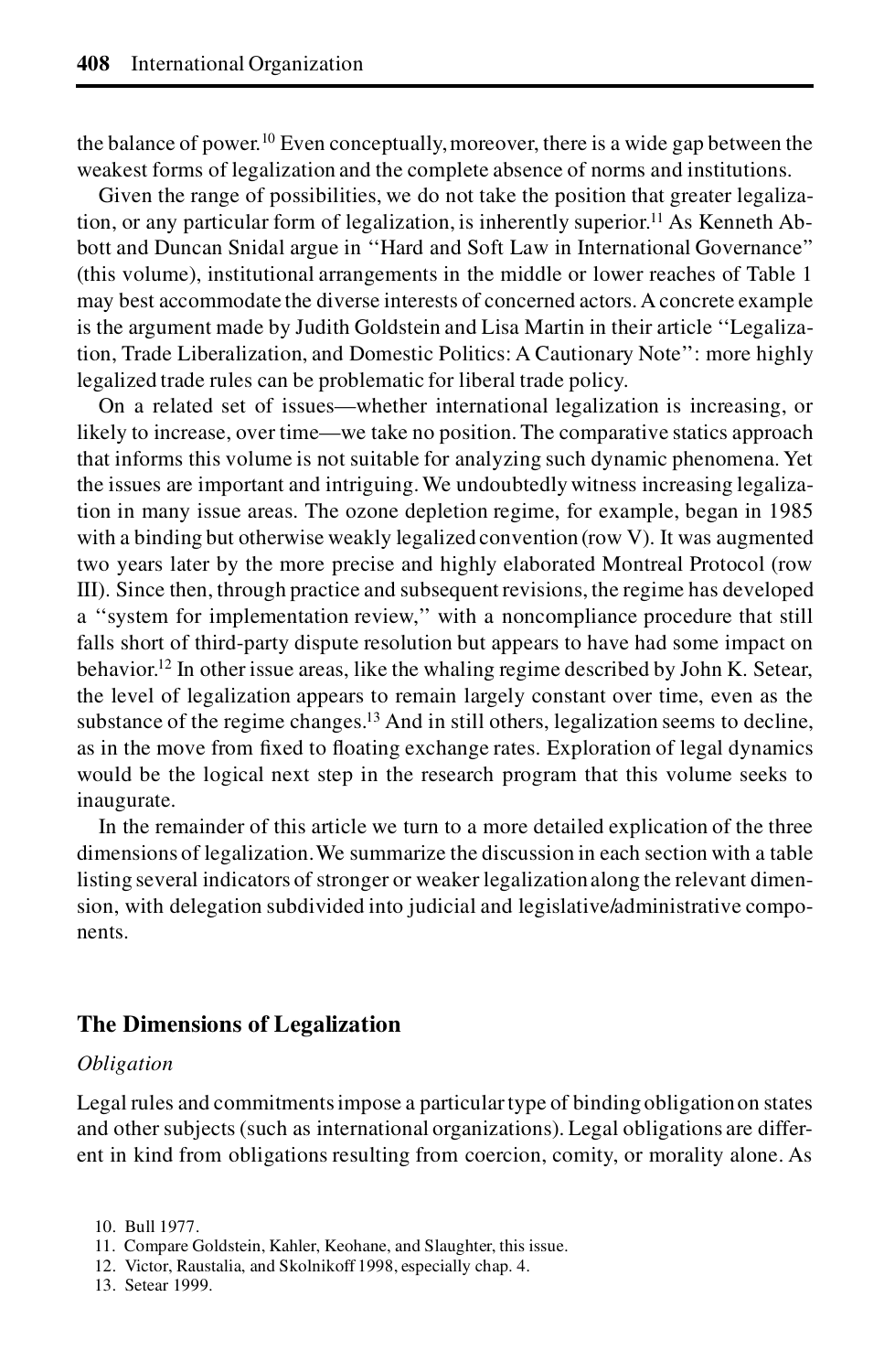discussed earlier, legal obligations bring into play the established norms, procedures, and forms of discourse of the international legal system.<sup>14</sup>

The fundamental international legal principle of *pacta sunt servanda* means that the rules and commitments contained in legalized international agreements are regarded as obligatory, subject to various defenses or exceptions, and not to be disregarded as preferences change. They must be performed in good faith regardless of inconsistent provisions of domestic law. International law also provides principles for the interpretation of agreements and a variety of technical rules on such matters as formation, reservation, and amendments. Breach of a legal obligation is understood to create ''legal responsibility,'' which does not require a showing of intent on the part of specific state organs.

The internationallegalsystem also contains accepted procedures and remedies for breaches of legal commitments. Only states injured by a breach have standing to complain; and the complaining state or its citizens must exhaust any domestic remedies within the breaching state before making an international claim. States may then pursue their claims diplomatically or through any formal dispute procedure they have accepted. Internationallaw also prescribes certain defenses, which include consent,self-defense, and necessity, as well as the broad doctrine called *rebus sic stantibus*: an agreement may lose its binding character if important conditions change materially. These doctrines automatically inject a degree of flexibility into legal commitments; by defining particular exceptions, though, they reinforce legal obligations in other circumstances.

When breach leads to injury, legal responsibility entails an obligation to make reparation, preferably through restitution.If this is not possible, the alternative in the event of material harm is a monetary indemnity; in the event of psychological harm, ''satisfaction'' in the form of an apology. Since achieving such remedies is often problematic, international law authorizes self-help measures, including reprisals, reciprocal measures (such as the withdrawal of equivalent concessions in the WTO), and retorsions (such as suspending foreign aid). Self-help is limited, though, by the doctrine of proportionality and other legal conditions, including restrictions on the unilateral use of force.

Finally, establishing a commitment as a legal rule invokes a particular form of discourse.Although actors may disagree about the interpretation or applicabilityof a set of rules, discussion of issues purely in terms of interests or power is no longer legitimate. Legalization of rules implies a discourse primarily in terms of the text, purpose, and history of the rules, their interpretation, admissible exceptions, applicability to classes of situations, and particular facts. The rhetoric of law is highly devel-

14. In linking obligation to the broader legal system, we are positing the existence of international law as itself imposing a body of accepted and thereby legitimized obligations on states. If the ultimate foundation of a legal system is its acceptance as such by its subjects, through a Kelsenian *Grundnorm* or an ultimate rule of recognition, then we are positing the existence of that acceptance by states with regard to the existing international legal system. The degree of obligation that we seek to measure refers instead to acceptance by subject states of a particular rule as a legal rule or not, that is, as binding or not binding as a matter of international law.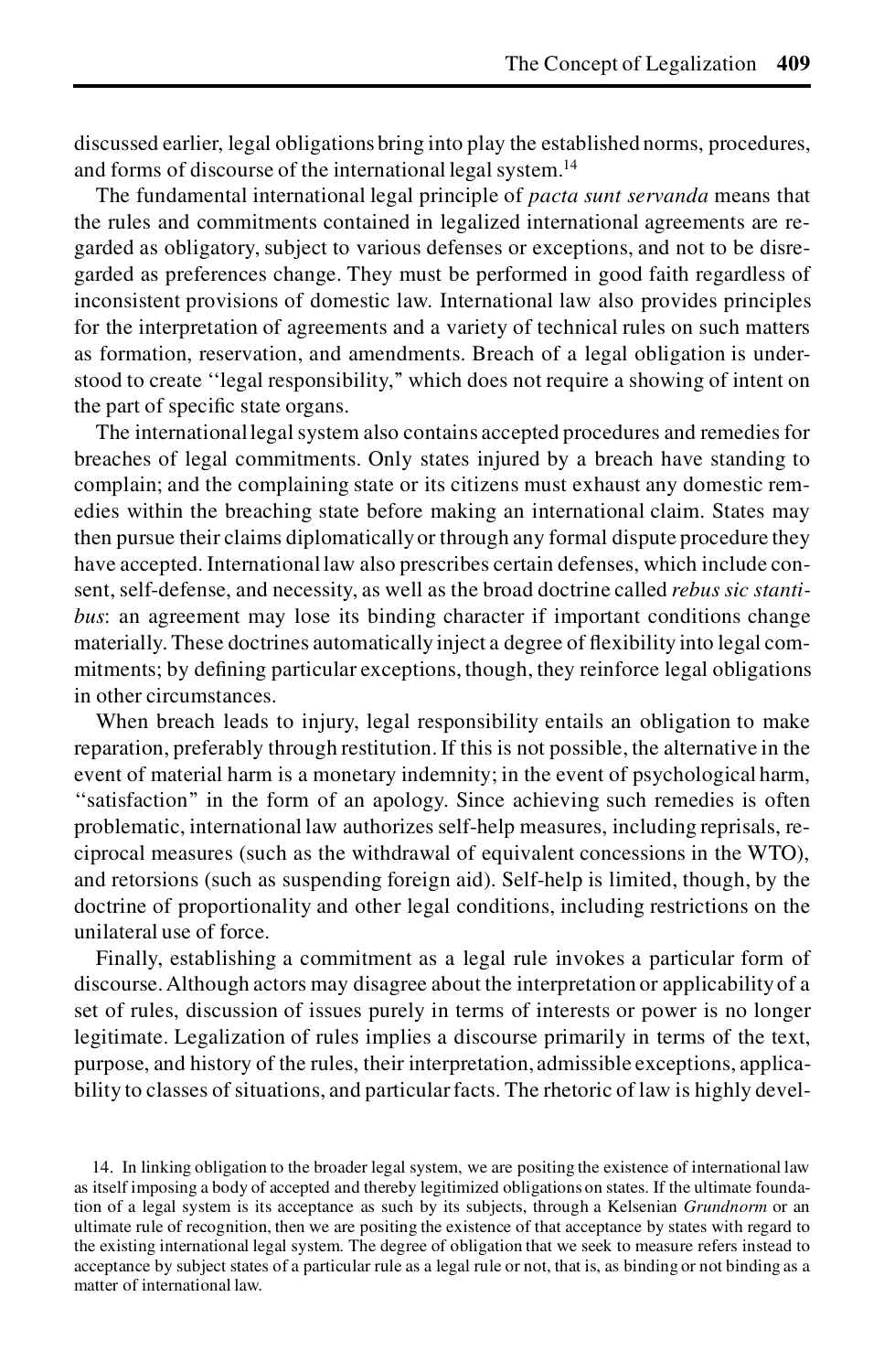### **TABLE 2.***Indicators of obligation*

#### **High**

Unconditional obligation; language and other indicia of intent to be legally bound Political treaty: implicit conditions on obligation National reservations on specific obligations; contingent obligations and escape clauses Hortatory obligations Norms adopted without law-making authority; recommendations and guidelines Explicit negation of intent to be legally bound **Low**

oped, and the community of legal experts—whose members normally participate in legal rule-making and dispute settlement—is highly socialized to apply it. Thus the possibilities and limits of this discourse are normally part and parcel of legalized commitments.

Commitments can vary widely along the continuum of obligation, as summarized in Table 2. An example of a hard legal rule is Article 24 of the Vienna Convention on Diplomatic Relations, which reads in its entirety: ''The archives and documents of the mission shall be inviolable at any time and wherever they may be.'' As a whole, this treaty reflects the intent of the parties to create legally binding obligations governed by international law. It uses the language of obligation; calls for the traditional legal formalities of signature, ratification, and entry into force; requires that the agreement and national ratification documents be registered with the UN; is styled a "Convention;'' and states its relationship to preexisting rules of customary international law.<sup>15</sup> Article 24 itself imposes an unconditional obligation in formal, even ''legalistic" terms.

At the other end of the spectrum are instruments that explicitly negate any intent to create legal obligations.The best-known example is the 1975 Helsinki Final Act. By specifying that this accord could not be registered with the UN, the parties signified that it was not an ''agreement . . . governed by international law.'' Other instruments are even more explicit: witness the 1992 ''Non-Legally Binding Authoritative Statement of Principles for a Global Consensus'' on sustainable management of forests. Many working agreements among national government agencies are explicitly nonbinding.<sup>16</sup> Instruments framed as "recommendations" or "guidelines"—like the

16. Zaring 1998.

<sup>15.</sup> Under accepted legal principles, many of which are codified in the Vienna Convention on the Law of Treaties, the intent of the partiesto an agreement determines whether that instrument creates obligations that are legally binding, not merely personal or political in effect, and that are governed by international law, rather than the law of some nation. Intent is sometimes explicitly stated; otherwise it must be discerned from the overall context of an agreement, its negotiating history, the nature of its commitments, and its form. As a practical matter, however, legalization is the default position: significant agreements between states are assumed to be legally binding and governed by international law unless the parties indicate otherwise. U.S. practice on this score is summarized in the State Department's *Foreign Relations Manual*, pt. 181.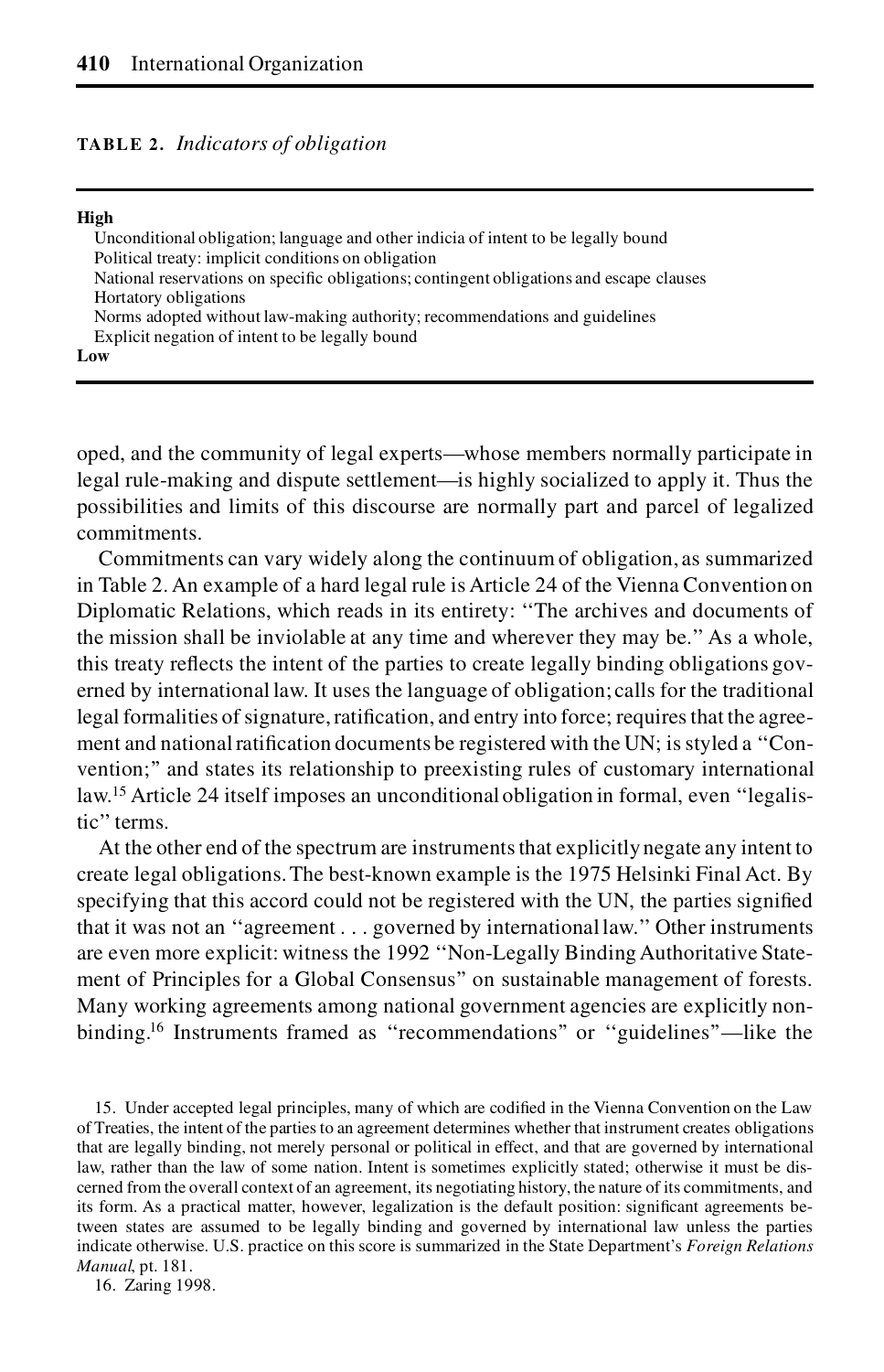OECD Guidelines on MultinationalEnterprises—are normally intended not to create legally binding obligations.<sup>17</sup>

These contrasting legal forms have distinctive implications.Under legally binding agreements like the Vienna Convention,states may assert legal claims (under *pacta sunt servanda,* state responsibility and other doctrines of international law), engage in legal discourse, invoke legal procedures, and resort to legal remedies. Under nonbinding instruments like the Forest Principles states may do none of these things, although they may make normative claims, engage in normative discourse, and resort to political remedies. Further theorizing and empirical investigation are needed to determine whether these distinctions—at least in the absence of strong delegation lead to substantial differences in practice. The care with which states frame agreements, however, suggests a belief that they do.

Actors utilize many techniques to vary legal obligation between these two extremes, often creating surprising contrasts between form and substance. On the one hand, it is widely accepted that states expect some formally binding ''political treaties'' not to be observed if interests or circumstances change.<sup>18</sup> More frequently, provisions of legally binding agreements are worded to circumscribe their obligatory force. One common softening device is the contingent obligation: the 1994 Framework Convention on Climate Change, for example, requires parties to take various actions to limit greenhouse gas emissions, but only after considering "their specific national and regional development priorities, objectives, and circumstances.''

Another widely used device is the escape clause.<sup>19</sup> The European Convention for the Protection of Human Rights and Fundamental Freedoms, for example, authorizes states to interfere with certain civil rights in the interest of national security and the prevention of disorder ''when necessary in a democratic society,'' and more broadly during war "or other public emergency threatening the life of the nation."<sup>20</sup> Most arms control agreements include the following clause, repeated verbatim from the Limited Test Ban Treaty: ''Each party shall in exercising its national sovereignty have the right to withdraw from [this agreement] if it decides that extraordinary events, related to the subject matter of [this agreement], have jeopardized the supreme interests of its country."<sup>21</sup> Many instruments, from the Outer Space Treaty to the Convention on the Settlement of Investment Disputes, simply allow for withdrawal after a specified notice period.

20. These avenues of escape are quite precisely drafted and are supervised by the European Commission and Court of Human Rights, limiting the ability of states to evade their substantive obligations.

21. In contrast to the European Convention on Human Rights, this withdrawal clause is self-judging, increasing its softening effect. Nonetheless, the clause was originally inserted to impose some constraints on what might otherwise have been seen as an unconditionalright to withdraw.

<sup>17.</sup> Although precise obligations are generally an attribute of hard legalization, these instruments use precise language to avoid legally binding character.

<sup>18.</sup> See Baxter 1980; and Schachter 1977.

<sup>19.</sup> In addition to the explicit escape clauses considered here, states are often able to escape from the strictures of particular provisions by filing reservations, declarations, and other unilateral conditions after an agreement has been negotiated.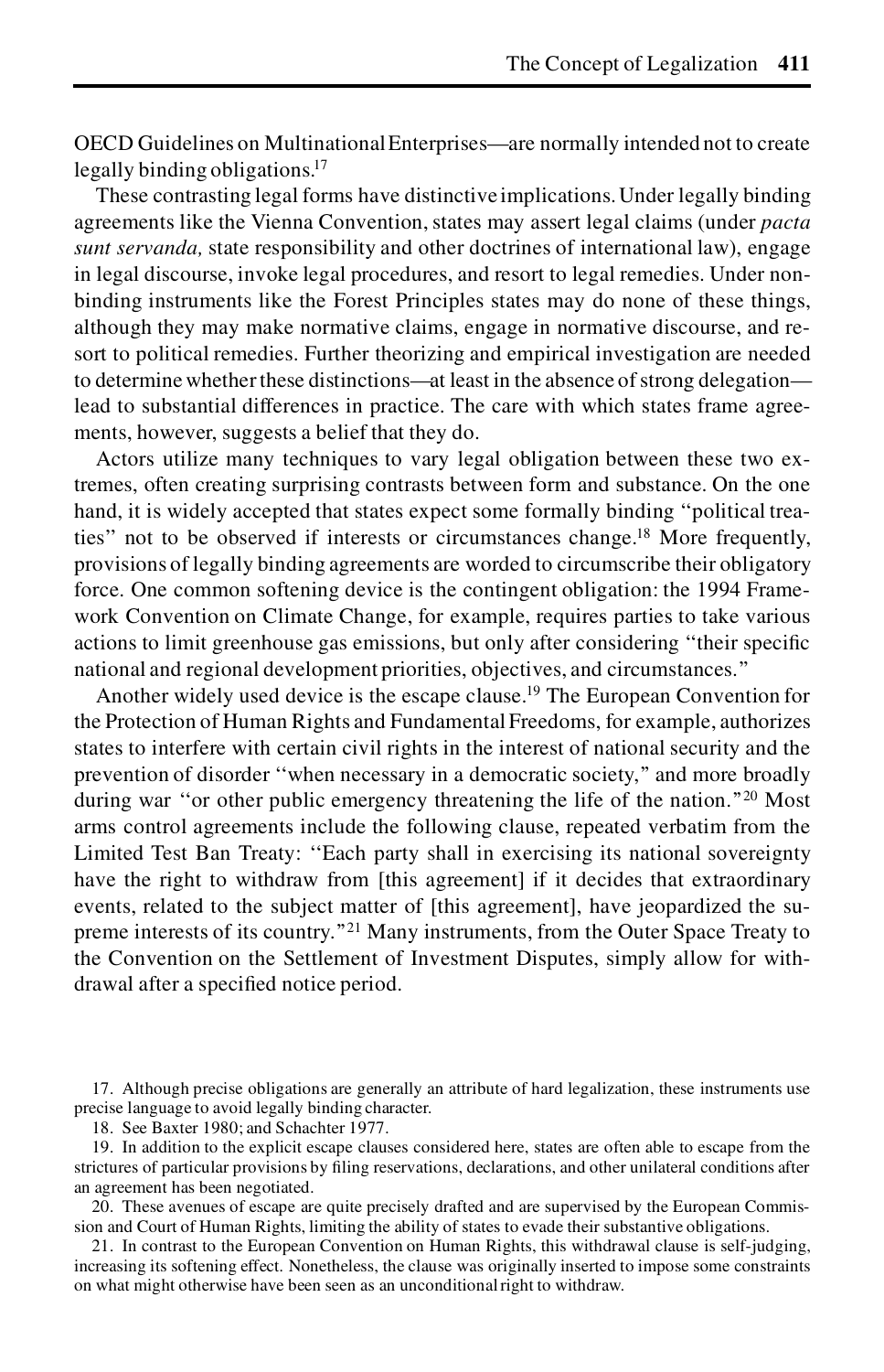Other formally binding commitments are hortatory, creating at best weak legal obligations.Article IV of the IMF Articles of Agreement, for example, requires parties only to "endeavor" to adopt specified domestic economic policies and to "seek to promote'' economic stability, ''with due regard to [their] circumstances.'' The International Covenant on Economic, Social, and Cultural Rights requires parties only ''to take steps . . . with a view to achieving progressively the full realization of the rights recognized in the  $\ldots$  Covenant."<sup>22</sup>

On the other hand, a large number of instruments state seemingly unconditional obligations even though the institutions or procedures through which they were created have no direct law-creating authority! Many UN General Assembly declarations, for example, enunciate legal norms, though the assembly has no formal legislative power.<sup>23</sup> Instruments like the 1992 Rio Declaration on Environment and Development and the 1995 Beijing Declaration on Women's Rights are approved at UN conferences with no agreed law-making power.<sup>24</sup>

Instruments like these should not be troublesome in legal terms, since they do not conform to the established ''rules of recognition'' of internationallaw. In fact, though, they are highly problematic. Over time, even nonbinding declarations can shape the practices of states and other actors and their expectations of appropriate conduct, leading to the emergence of customary law or the adoption of harder agreements. Soft commitments may also implicate the legal principle of good faith compliance, weakening objections to subsequent developments. In many issue areas the legal implications of soft instruments are hotly contested. Supporters argue for immediate and universal legal effect under traditional doctrines(for example, that an instrument codifies existing customary law or interprets an organizational charter) and innovative ones (for example, that an instrument reflects an international "consensus" or ''instant custom''). As acts of international governance, then, soft normative instruments have a finely wrought ambiguity.<sup>25</sup>

## *Precision*

A precise rule specifies clearly and unambiguously what is expected of a state or other actor (in terms of both the intended objective and the means of achieving it) in a particular set of circumstances. In other words, precision narrows the scope for reasonable interpretation.<sup>26</sup> In Thomas Franck's terms, such rules are

22. Some agreements authorize particular conduct rather than requiring or prohibiting it. Such provisions are usually couched as rights, using the word *may.* Gamble 1985.

23. See Chinkin 1989; and Gruchalla-Wesierski 1984.

24. This discussion also applies to instruments adopted by organizations with law-making competency but outside prescribed procedures. A significant example is the European Social Charter, adopted by all members of the EC Council except the United Kingdom. These states bypassed a unanimity requirement to avoid a U.K. veto, adopting a softer instrument to guide subsequent legislative action.

25. Palmer 1992.

26. A precise rule is not necessarily more constraining than a more general one. Its actual impact on behavior depends on many factors, including subjective interpretation by the subjects of the rule. Thus, a rule saying ''drive slowly''might yield slower driving than a rule prescribing a speed limit of 55 miles per hour if the drivers in question would normally drive 50 miles per hour and understand ''slowly'' to mean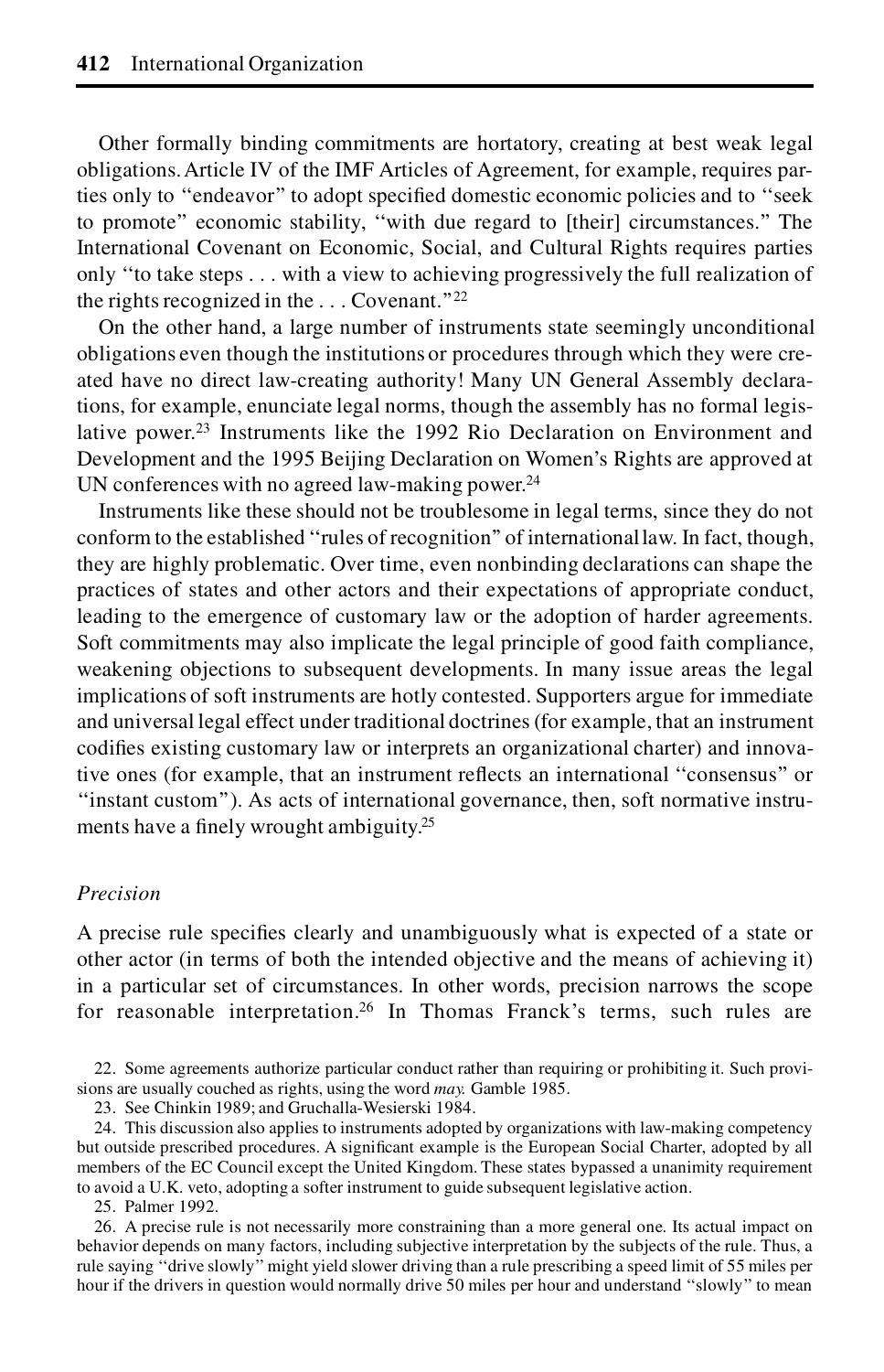"determinate."<sup>27</sup> For a set of rules, precision implies not just that each rule in the set is unambiguous, but that the rules are related to one another in a noncontradictory way, creating a framework within which case-by-case interpretation can be coherently carried out.<sup>28</sup> Precise sets of rules are often, though by no means always, highly elaborated or dense, detailing conditions of application, spelling out required or proscribed behavior in numerous situations, and so on.

Precision is an important characteristic in many theories of law. It is essential to a rationalist view of law as a coordinating device, as in James D. Morrow's account of the laws of war.<sup>29</sup> It is also important to positivist visions of law as rules to be applied, whether through a centralized agency or through reciprocity.<sup>30</sup> Franck argues that precision increases the legitimacy of rules and thus their normative ''compliance pull.'' Lon L. Fuller, like other liberals, emphasizes the social and moral virtues of certainty and predictability for individual actors.<sup>31</sup> In each case, clarity is essential to the force of law.

In highly developed legal systems, normative directives are often formulated as relatively precise ''rules'' (''do not drive faster than 50 miles per hour''), but many important directives are also formulated as relatively general ''standards'' (''do not drive recklessly").<sup>32</sup> The more "rule-like" a normative prescription, the more a community decides *ex ante* which categories of behavior are unacceptable; such decisions are typically made by legislative bodies. The more ''standard-like'' a prescription, the more a community makes this determination *ex post*, in relation to specific sets of facts; such decisions are usually entrusted to courts. Standards allow courts to take into account equitable factors relating to particular actors or situations, albeit at the sacrifice of some *ex ante* clarity.<sup>33</sup> Domestic legal systems are able to use standards like ''due care'' or the Sherman Act's prohibition on ''conspiracies in restraint of trade'' because they include well-established courts and agencies able to interpret and apply them (high delegation), developing increasingly precise bodies of precedent.

In some international regimes, the institutional context is sufficiently thick to make similar approaches feasible. In framing the EEC's common competition policy, for example, the drafters of the Treaty of Rome utilized both rules and stan-

31. Fuller 1964.

<sup>10</sup> miles per hourslower than normal. (We are indebted to Fred Schauer for both the general point and the example.) In addition, precision can be used to define limits, exceptions, and loopholes that reduce the impact of a rule. Nevertheless, for most rules requiring or prohibiting particular conduct—and in the absence of precise delegation—generality is likely to provide an opportunity for deliberate self-interested interpretation, reducing the impact, or at least the potential for enforceable impact, on behavior.

<sup>27.</sup> Franck 1990.

<sup>28.</sup> Franck labels this collective property ''coherence.'' We use the singular notion of precision to capture both the precision of a rule in isolation and its precision within a rule system.

<sup>29.</sup> Morrow 1997 and 1998.

<sup>30.</sup> Simma and Paulus 1999.

<sup>32.</sup> The standard regime definition encompasses three levels of precision: "principles," "norms," and "rules." Krasner 1983. This formulation reflects the fact that societies typically translate broad normative values into increasingly concrete formulations that decision-makers can apply in specific situations.

<sup>33.</sup> Kennedy 1976.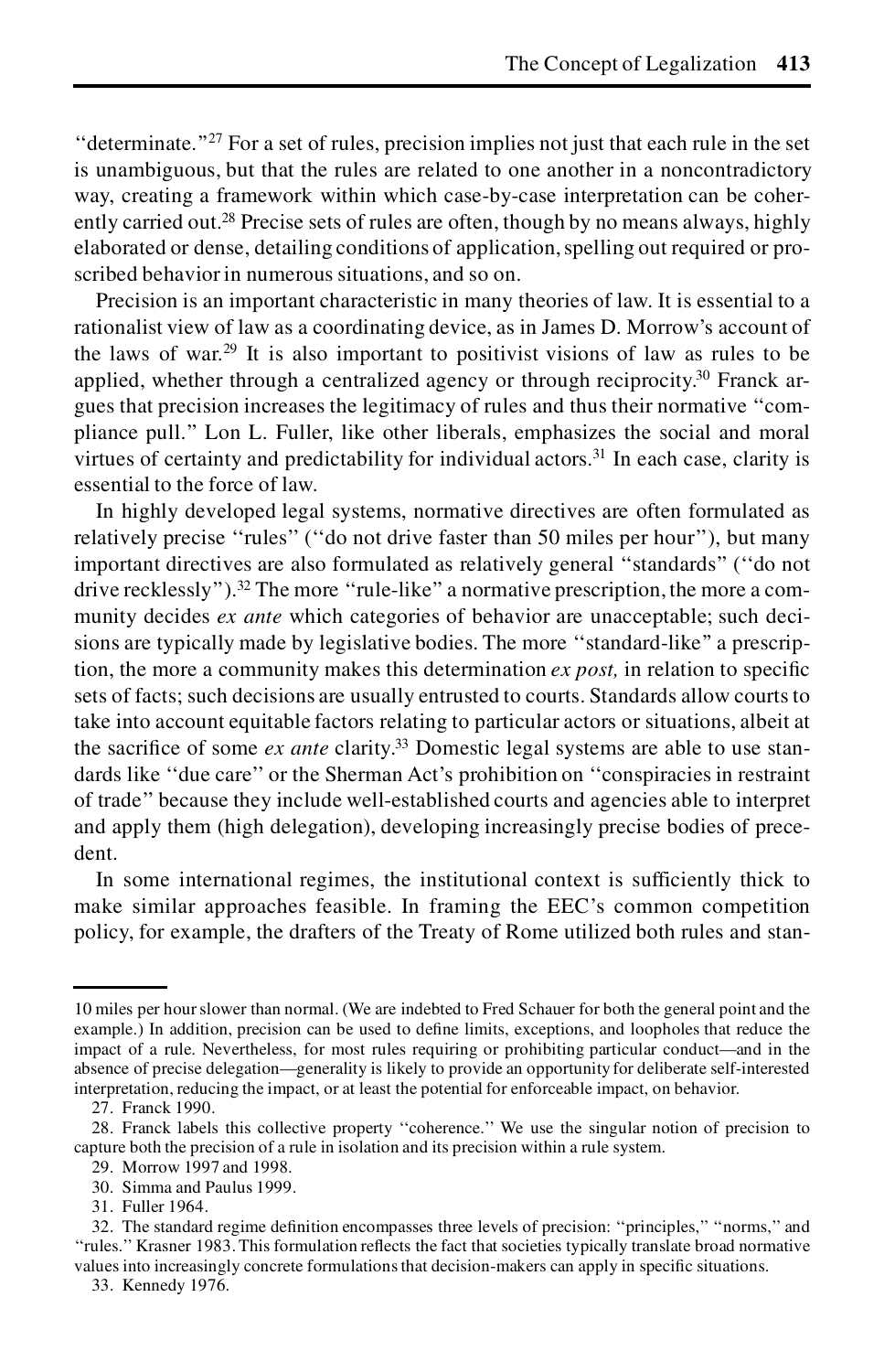dards.<sup>34</sup> Wherethey could identify disfavored conduct in advance, they specified it for reasons of clarity and notice: Article 85, for example, prohibits agreements between firms "that  $\ldots$  fix purchase or selling prices." Because they could not anticipate all problematic conduct, though, the drafters also authorized the European Court to apply a general standard, prohibiting ''agreements . . . which have as their object or effect the . . . distortion of competition within the common market.''

In most areas of international relations, judicial, quasi-judicial, and administrative authorities are less highly developed and infrequently used. In this thin institutional context, imprecise norms are, in practice, most often interpreted and applied by the very actors whose conduct they are intended to govern. In addition,since most international norms are created through the direct consent or practice of states, there is no centralized legislature to overturn inappropriate, self-serving interpretations. Thus, precision and elaboration are especially significant hallmarks of legalization at the international level.

Much of international law is in fact quite precise, and precision and elaboration appear to be increasing dramatically, as exemplified by the WTO trade agreements, environmental agreements like the Montreal (ozone) and Kyoto (climate change) Protocols, and the arms control treaties produced during the Strategic Arms Limitation Talks (SALT) and subsequent negotiations. Indeed, many modern treaties are explicitlydesigned to increase determinacy and narrow issues of interpretationthrough the "codification" and "progressive development" of customary law. Leading examples include the Vienna Conventions on the Law of Treaties and on Diplomatic Relations, and important aspects of the UN Convention on the Law of the Sea. Even many nonbinding instruments, like the Rio Declaration on Environment and Development and Agenda 21, are remarkably precise and dense, presumably because proponents believe that these characteristics enhance their normative and political value.

Still, many treaty commitments are vague and general, in the ways suggested by Table 3.<sup>35</sup> The North American Free Trade Agreement side agreement on labor, for example, requires the parties to ''provide for high labor standards.''Article VI of the Treaty on the Non-proliferation of Nuclear Weapons calls on the parties ''to pursue negotiationsin good faith on effective measures relating to cessation of the nuclear arms race .. . and to nuclear disarmament.'' Commercial treaties typically require states to create ''favorable conditions'' for investment and avoid ''unreasonable'' regulations. Numerous agreements call on states to ''negotiate'' or ''consult,'' withoutspecifying particular procedures.All these provisions create broad areas of discretion for the affected actors; indeed, many provisions are so general that one cannot meaningfully assess compliance, casting doubt on their legal force.<sup>36</sup> As Abbott and

36. The State Department's *Foreign Relations Manual* states that undertakings couched in vague or very general terms with no criteria for performance frequently reflect an intent not to be legally bound.

<sup>34.</sup> Similarly, agreements administered by the WTO can, with similar legitimacy and effectiveness, specify detailed rules on the valuation of imports for customs purposes and rely on broad standards like 'national treatment."

<sup>35.</sup> Operationalizing the relative precision of different formulationsis difficult, except in a grosssense. Gamble, for example, purports to apply a four-point scale of ''concreteness'' but does not characterize these points. Gamble 1985.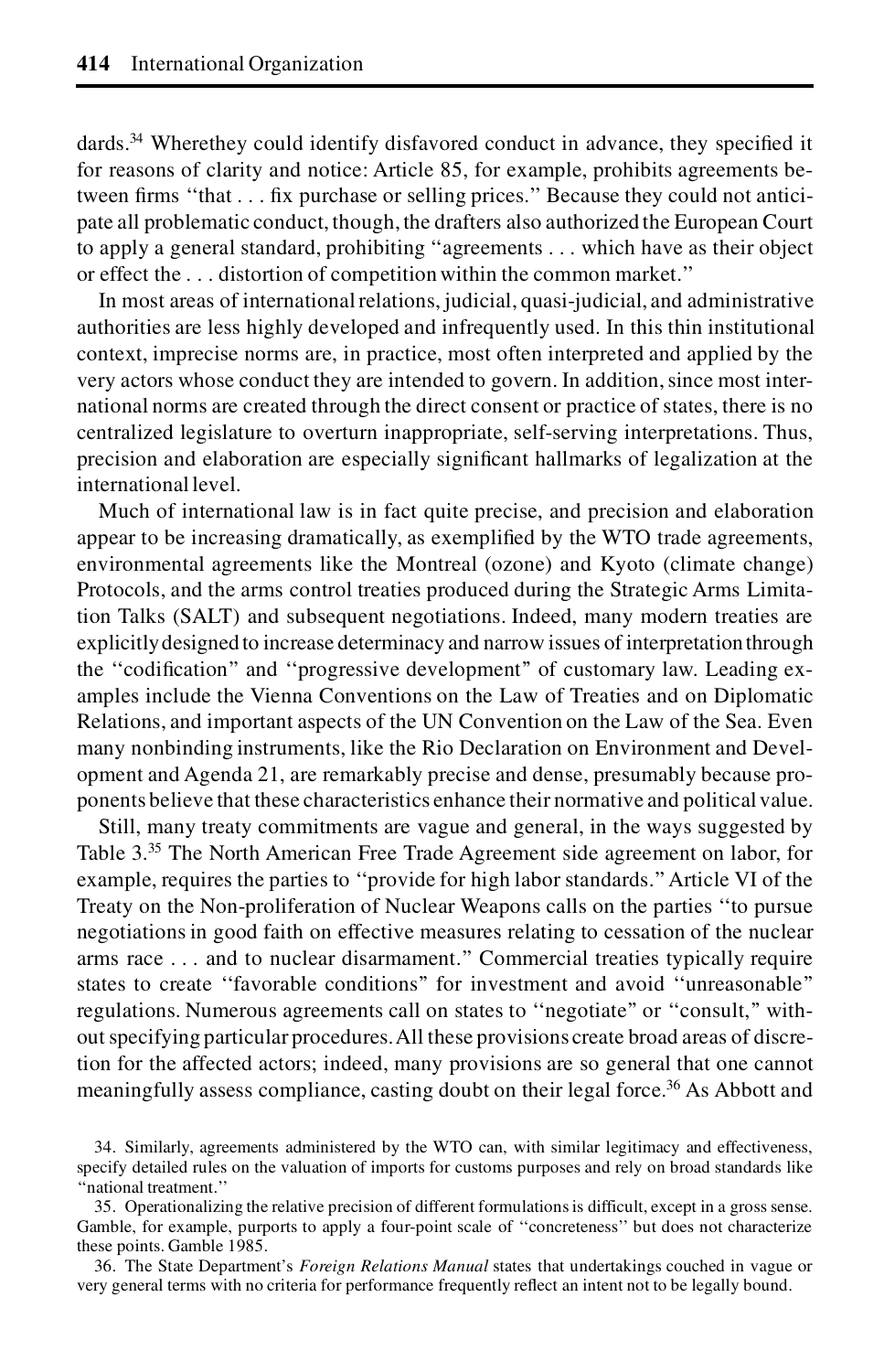**TABLE 3.***Indicators of precision*

### **High**

| -----                                                              |
|--------------------------------------------------------------------|
| Determinate rules: only narrow issues of interpretation            |
| Substantial but limited issues of interpretation                   |
| Broad areas of discretion                                          |
| "Standards": only meaningful with reference to specific situations |
| Impossible to determine whether conduct complies                   |
| Low                                                                |

Snidal emphasize in their article, $37$  such imprecision is not generally the result of a failure of legal draftsmanship, but a deliberate choice given the circumstances of domestic and international politics.

Imprecision is not synonymous with state discretion, however, when it occurs within a delegation of authority and therefore grants to an international body wider authority to determine its meaning. The charters of international organizations provide important examples. In these instruments, generality frequently produces a broader delegation of authority, although member states almost always retain many levers of influence. A recent example makes the point clearly. At the 1998 Rome conference that approved a charter for an international criminal court, the United States sought to avoid any broad delegation of authority. Its proposal accordingly emphasized the need for "clear, precise, and specific definitions of each offense" within the jurisdiction of the court.<sup>38</sup>

### *Delegation*

The third dimension of legalization is the extent to which states and other actors delegate authority to designated third parties—including courts, arbitrators, and administrative organizations—to implement agreements. The characteristic forms of legal delegation are third-party dispute settlement mechanisms authorized to interpret rules and apply them to particular facts (and therefore in effect to make new rules, at least interstitially) under established doctrines of international law. Dispute settlement mechanisms are most highly legalized when the parties agree to binding third-party decisions on the basis of clear and generally applicable rules; they are least legalized when the process involves political bargaining between parties who can accept or reject proposals without legal justification.<sup>39</sup>

38. U.S. Releases Proposal on Elements of Crimes at the Rome Conference on the Establishment of an International Criminal Court, statement by James P. Rubin, U.S. State Department spokesperson, 22 June 1998, <secretary.state.gov/www/briefings/statements/1998/ps980622b.html>, accessed 16 February 1999.

39. Law remains relevant even here. The UN Charter makes peaceful resolution of disputes a legal obligation, and general international law requires good faith in the conduct of negotiations. In addition, resolution of disputes by agreement can contribute to the growth of customary international law.

<sup>37.</sup> Abbott and Snidal, this issue.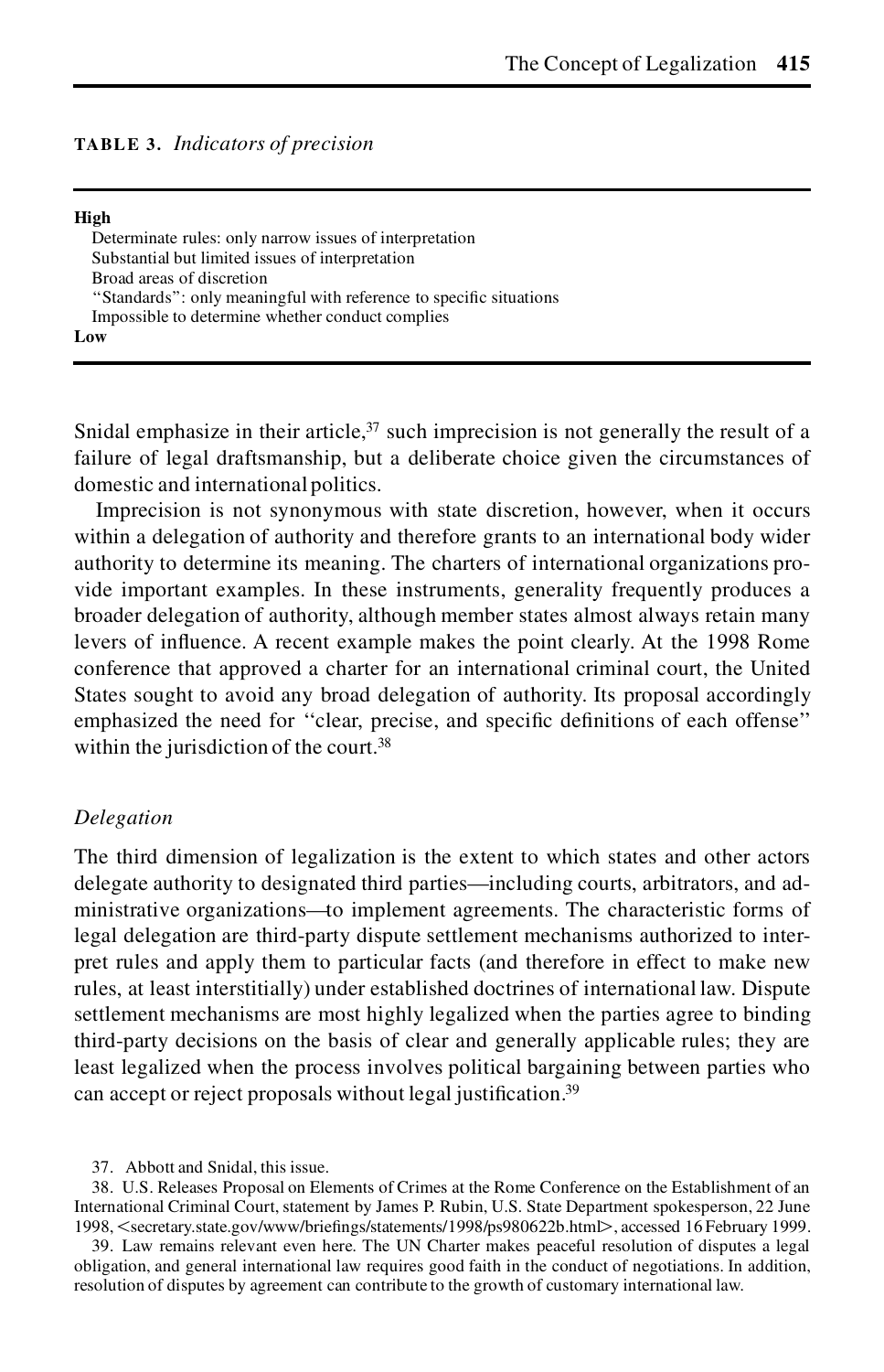### **TABLE 4.***Indicators of delegation*

| a. Dispute resolution                                                                                     |  |  |  |
|-----------------------------------------------------------------------------------------------------------|--|--|--|
| High<br>Courts: binding third-party decisions; general jurisdiction; direct private access; can interpret |  |  |  |
| and supplement rules; domestic courts have jurisdiction                                                   |  |  |  |
| Courts: jurisdiction, access or normative authority limited or consensual                                 |  |  |  |
| Binding arbitration                                                                                       |  |  |  |
| Nonbinding arbitration                                                                                    |  |  |  |
| Conciliation, mediation                                                                                   |  |  |  |
| Institutionalized bargaining                                                                              |  |  |  |
| Pure political bargaining<br>Low                                                                          |  |  |  |
|                                                                                                           |  |  |  |
| b. Rule making and implementation                                                                         |  |  |  |
| High                                                                                                      |  |  |  |
| Binding regulations; centralized enforcement                                                              |  |  |  |
| Binding regulations with consent or opt-out                                                               |  |  |  |
| Binding internal policies; legitimation of decentralized enforcement                                      |  |  |  |
| Coordination standards                                                                                    |  |  |  |
| Draft conventions; monitoring and publicity                                                               |  |  |  |
| Recommendations; confidential monitoring                                                                  |  |  |  |
| Normative statements                                                                                      |  |  |  |
| Forum for negotiations                                                                                    |  |  |  |
| Low                                                                                                       |  |  |  |

In practice, as reflected in Table 4a, dispute-settlement mechanisms cover an extremely broad range: from no delegation (as in traditional political decision making); through institutionalized forms of bargaining, including mechanisms to facilitate agreement, such as mediation (available within the WTO) and conciliation (an option under the Law of the Sea Convention); nonbinding arbitration (essentially the mechanism of the old GATT); binding arbitration (as in the U.S.-Iran Claims Tribunal); and finally to actual adjudication (exemplified by the European Court of Justice and Court of Human Rights, and the international criminal tribunals for Rwanda and the former Yugoslavia).

Another significant variable—the extent to which individuals and private groups can initiate a legal proceeding—is explored by Robert O. Keohane, Andrew Moravcsik, and Anne-Marie Slaughter in ''Legalized Dispute Resolution'' (this volume). Private actors can influence governmental behavior even in settings where access is limited to states (such as the WTO and the International Court of Justice). Increasingly, though, private actors are being granted access to legalized dispute settlement mechanisms, either indirectly (through national courts, as in the EC, or a supranational body like the European Commission on Human Rights) or directly (as will shortly be the case for the European Court of Human Rights). As Keohane, Moravcsik, and Slaughter argue, private access appears to increase the expansiveness of legal institutions.

As one moves up the delegation continuum, the actions of decision-makers are increasingly governed, and legitimated, by rules. (Willingness to delegate often de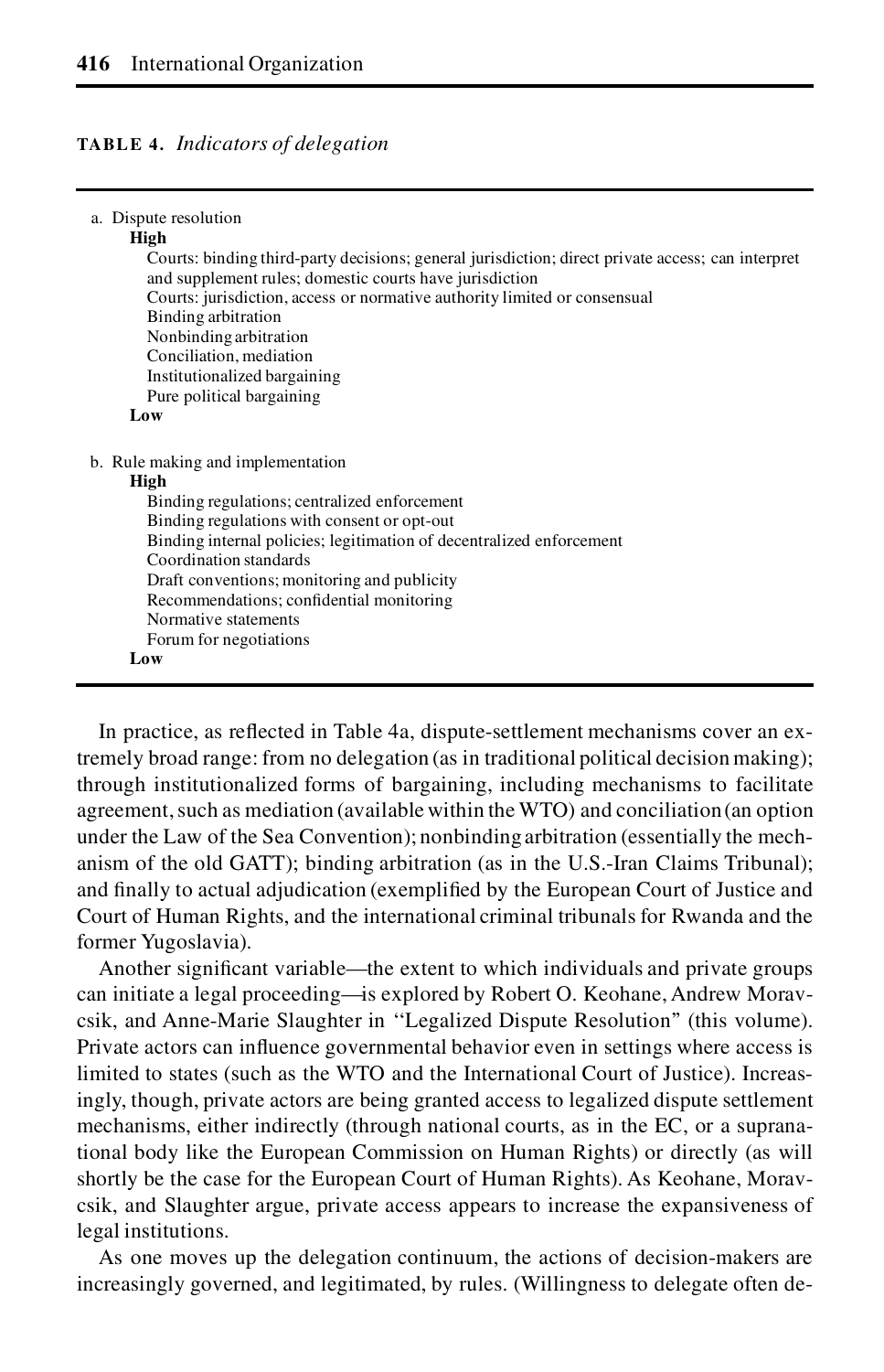pends on the extent to which these rules are thought capable of constraining the delegated authority.)Thus, this form of legal delegation typically achievesthe union of primary and secondary rules that Hart deemed necessary for the establishment of a legal system. Delegation to third-party adjudicators is virtually certain to be accompanied by the adoption of rules of adjudication. The adjudicative body may then find it necessary to identify or develop rules of recognition and change, as it sorts out conflicts between rules or reviews the validity of rules that are the subject of dispute.

Delegation of legal authority is not confined to dispute resolution. As Table 4b indicates, a range of institutions—from simple consultative arrangements to full fledged international bureaucracies—helps to elaborate imprecise legal norms, implement agreed rules, and facilitate enforcement.

Like domestic administrative agencies, international organizations are often authorized to elaborate agreed norms (though almost always in softer ways than their domestic counterparts), especially where it is infeasible to draft precise rules in advance and where special expertise is required. The EU Commission drafts extensive regulations, though they usually become binding only with the assent of member states. Specialized agencieslike the InternationalCivilAviation Organization and the Codex Alimentarius Commission promulgate technical rules—often framed as recommendations—in coordination situations. In cases like these, the grant of rulemaking authority typically contains (in Hart's terms) the rule of recognition; the governing bodies or secretariats of international organizationsmay subsequently develop rules of change. At lower levels of delegation, bodies like the International Labor Organization and the World Intellectual Property Organization draft proposed international conventions and promulgate a variety of nonbinding rules, some for use by private actors. International organizations also support interstate negotiations.

Many operational activities serve to implement legal norms.<sup>40</sup> Virtually all international organizations gather and disseminate information relevant to implementation; many also generate new information. Most engage in educational activities, such as the WTO's training programs for developing country officials. Agencies like the World Health Organization, the World Bank, and the UN Environment Program have much more extensive operations.These activitiesimplement (and thus give meaning to) the norms and goals enunciated in the agencies' charters and other agreements they administer.Although most internationalorganizations are highly constrained by member states, the imprecision of their governing instruments frequently leaves them considerable discretion, exercised implicitly as well as through formal interpretations and operating policies. The World Bank, for example, has issued detailed policies on matters such as environmental impact assessment and treatment of indigenous peoples; these become legally binding when incorporated in loan agreements.<sup>41</sup> The World Bank's innovative Inspection Panel supervises compliance, often as the result of private complaints.<sup>42</sup>

- 40. Abbott and Snidal 1998.
- 41. Boisson de Chazournes 1998.
- 42. Shihata 1994.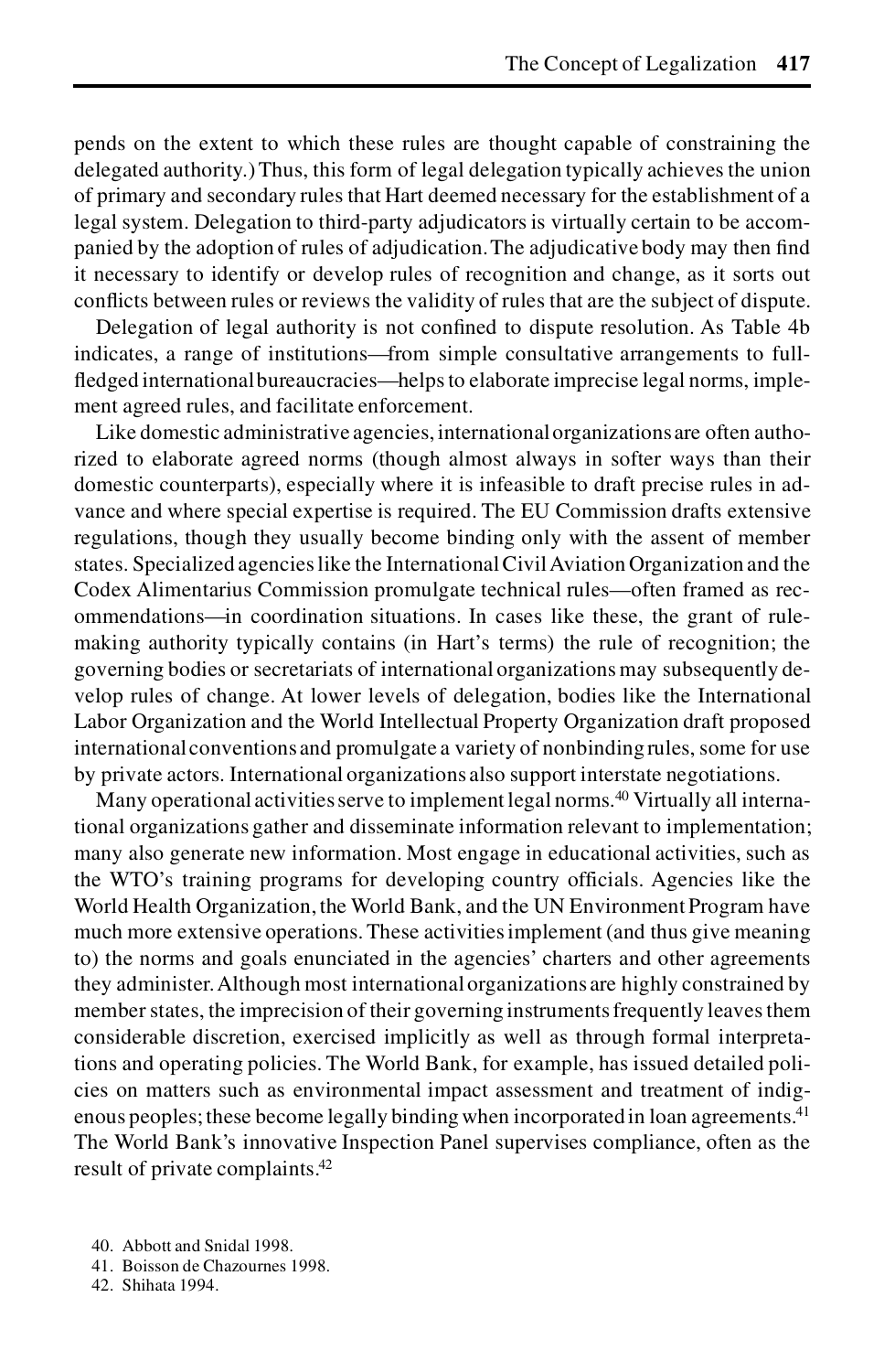In Austinian approaches, centralized enforcement is the sine qua non of law. Yet even domestically, many areas of law are not closely tied to enforcement; so too, much international legalization is significant in spite of a lack of centralized enforcement. And international law can draw on some centralized powers of enforcement. The UN Security Council, for example, imposed programs of inspection, weapons destruction, and compensation on Iraq for violations of international law; it also created ad hoc tribunals for Rwanda and the former Yugoslavia that have convicted national officials of genocide, crimes against humanity, and other international crimes. As in domestic legal systems, moreover, some international agencies can enforce norms through their power to confer or deny benefits: international financial institutions have the greatest leverage, but other organizations can deny technical assistance or rights of participationto violators.(These actions presuppose powers akin to rule interpretation and adjudication.) Further, international organizations from the Security Council to the WTO legitimate (and constrain) decentralized sanctioning by states. Many also monitor state behavior and disseminate information on rule observance, creating implicit sanctions for states that wish to be seen as trustworthy members of an international community.

Legalized delegation, especially in its harder forms, introduces new actors and new forms of politics into interstate relations. As other articles in this volume discuss, actors with delegated legal authority have their own interests, the pursuit of which may be more or less successfully constrained by conditions on the grant of authority and concomitant surveillance by member states. Transnational coalitions of nonstate actors also pursue their interests through influence or direct participation at the supranational level, often producing greater divergence from member state concerns. Deciding disputes, adapting or developing new rules, implementing agreed norms, and responding to rule violations all engender their own type of politics, which helps to restructure traditional interstate politics.

# **Conclusion**

Highly legalized institutions are those in which rules are obligatoryon partiesthrough links to the established rules and principles of international law, in which rules are precise (or can be made precise through the exercise of delegated authority), and in which authority to interpret and apply the rules has been delegated to third parties acting under the constraint of rules. There is, however, no bright line dividing legalized from nonlegalized institutions. Instead, there is an identifiable continuum from hard law through varied forms of soft law, each with its individual mix of characteristics, to situations of negligible legalization.

This continuum presupposes that legalized institutions are to some degree differentiated from other types of international institutions, a differentiation that may have methodological, procedural, cultural, and informational dimensions.<sup>43</sup> Although me